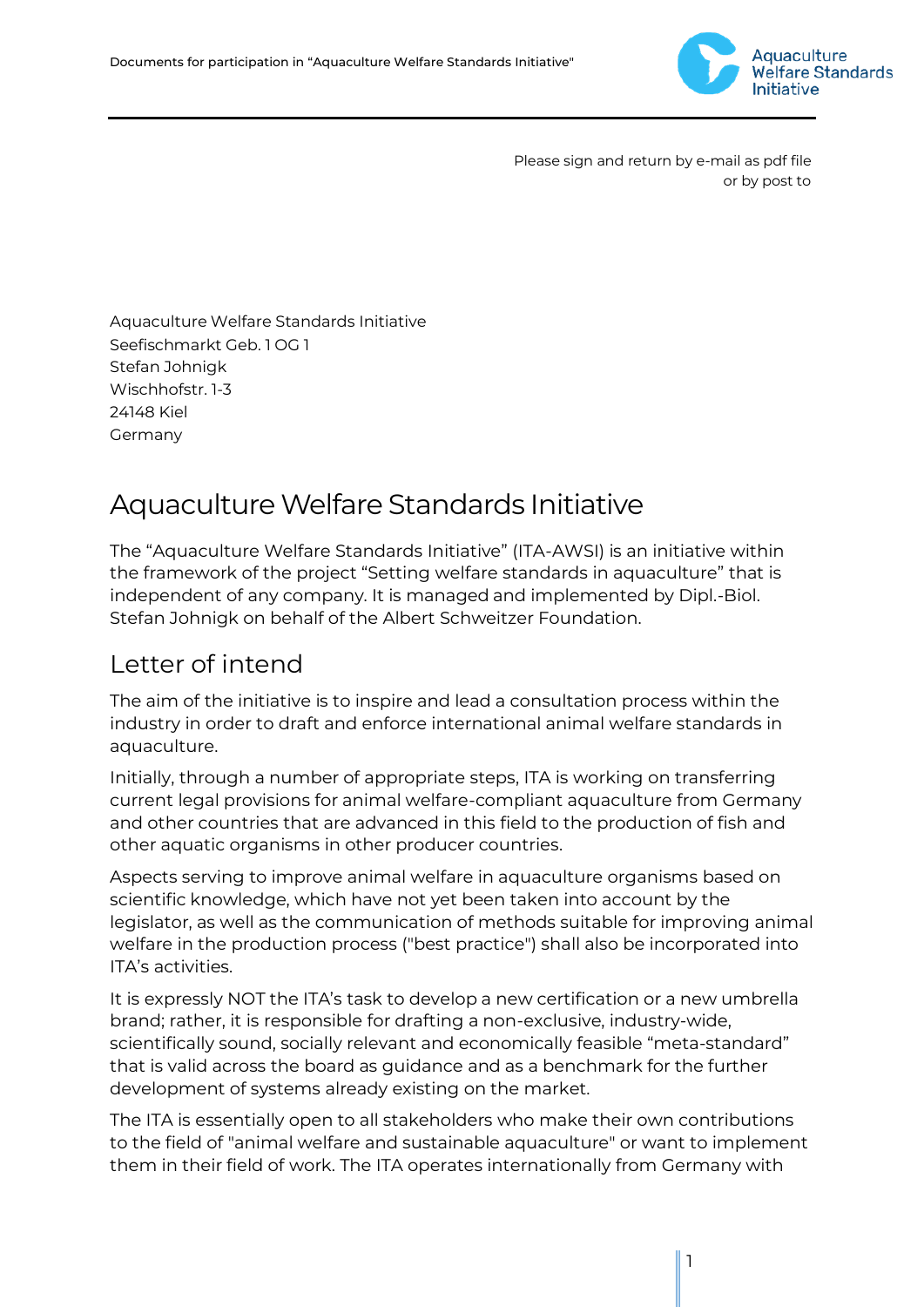

the aim of including initiatives from other countries and achieving the broadest possible international impact.

The ITA particularly encourages and actively seeks participation by experts with a focus on aquaculture and sustainable fishery, animal welfare or animal health in the following areas:

- Food retail
- Fishing industry and aquaculture enterprises
- Science and administration
- Representatives from recognised specialist NGOs
- Certification associations and companies

## Rules of communication

The ITA's discussions are conducted in German, unless otherwise agreed in meeting invitations, for example, if partners from non-German-speaking countries are invited to participate in the discussion.

Prior to each meeting, ITA's participants must ensure that, to the best of their knowledge, they are authorised to discuss the subjects listed on the agenda on behalf of their companies and organisations.

They undertake to treat each other with respect and to communicate in a spirit of mutual appreciation. It is in the common interest of all members to reach consensus on all issues to be decided, as far as this is possible, so that the greatest possible progress is made towards achieving ITA's objectives.

No costs or fees shall be incurred through participation in ITA for the duration of the project "Setting welfare standards in aquaculture". For invited external experts and for representatives of non-profit organisations, travel expenses may be reimbursed by the project coordinator upon request. The plan is to organise a maximum of four joint meetings per year for ITA members. All other exchanges of information are to be conducted by e-mail, if possible, or by telephone conference, if necessary.

#### How to become a member

ITA membership is awarded at the invitation of the project coordinator and after signing a non-disclosure agreement and an antitrust declaration (see attachments).

Project coordinator and contact:

Diplom-Biologe Stefan-Andreas Johnigk ITA – AWSI, Seefischmarkt Geb. 1 OG 1 Wischhofstr. 1-3, 24148 Kiel Germany Mobile: +49 151 7299 8555, e-mail: [stefan.johnigk@aquaculture-welfare-standards.net](mailto:stefan.johnigk@aquaculture-welfare-standards.net)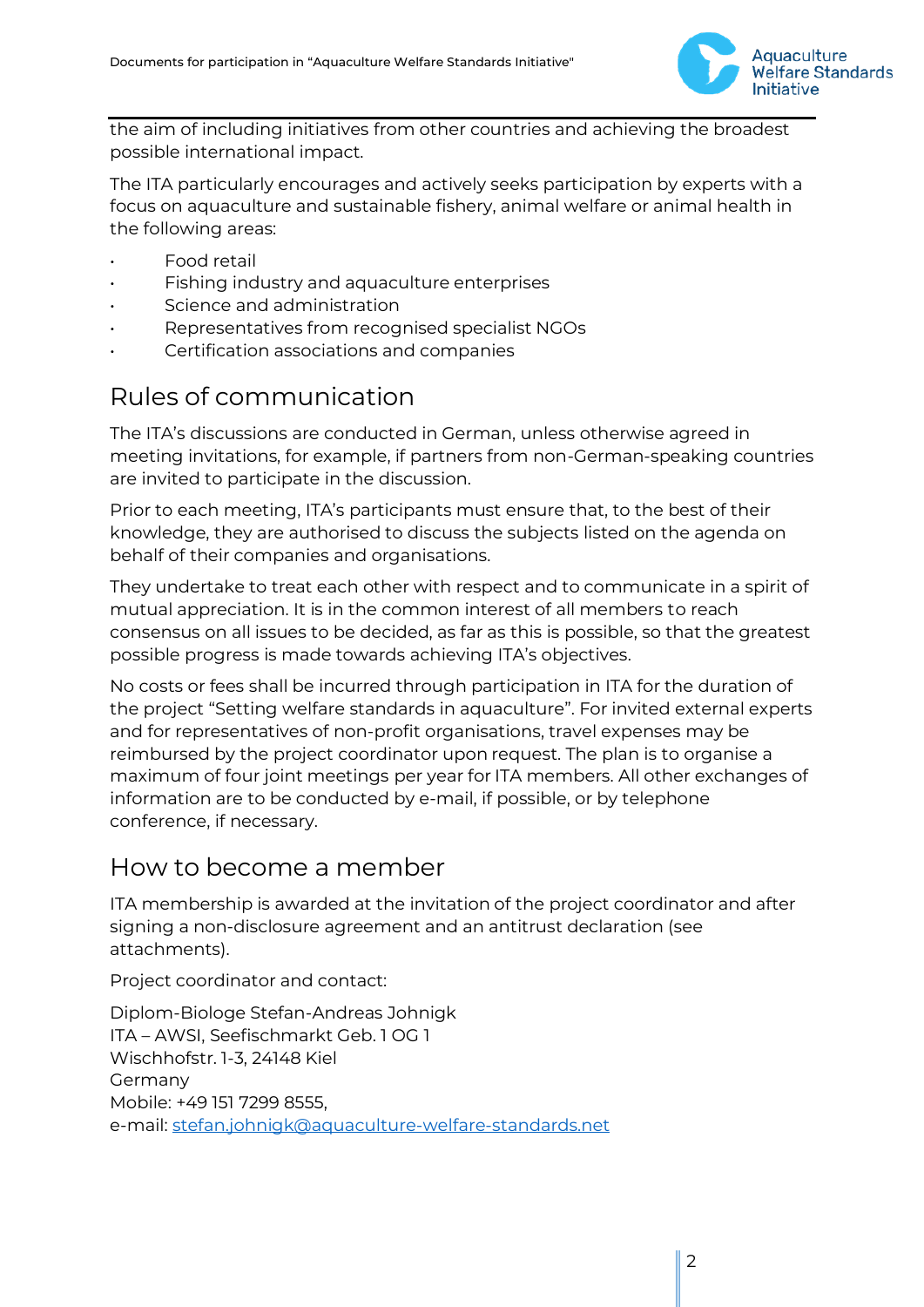

With the signing of this letter of intent, I undertake to comply with and observe the agreements formulated here.

It is in my interest to contribute to the success of the ITA's work.

| Name, organisation: | Place, date: |
|---------------------|--------------|
|                     |              |
|                     |              |
| Signature:          |              |
|                     |              |
|                     |              |
|                     |              |
|                     |              |

Attachments: Non-disclosure Agreement, Antitrust Declaration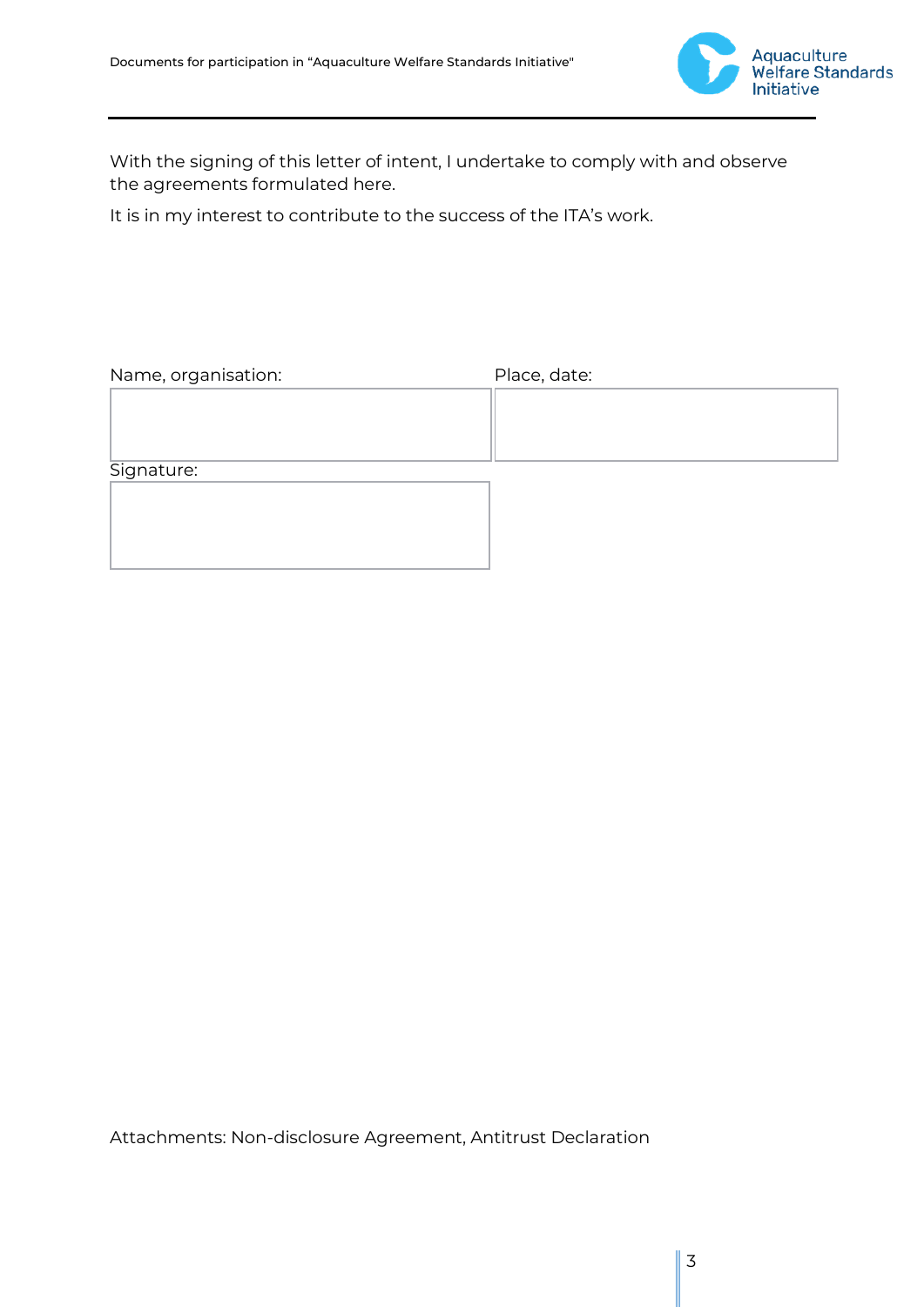

## Non-disclosure Agreement

Participants of the "Aquaculture Welfare Standards Initiative" (ITA) agree that they will treat all content and outcomes of discussions and correspondence within the framework of the initiative strictly confidentially. This Non-disclosure Agreement (NDA) applies both to informal exchanges of ideas in preparation for or as a follow-up to consultation rounds as well as to interested parties wishing to join the ITA at a later date.

Information from ITA may only be forwarded within the participants' organisations to third parties involved in internal decision-making processes on the content of the consultations. These third parties shall also be required to maintain confidentiality, whether that is through contractual regulations within the organisation or other agreements.

Information from ITA shall only be released for publication, in particular, for the purpose of press and other campaigns, if all members agree to this unanimously.

In the interests of transparency for possible prospective ITA members and the public, the following information is not to be kept confidential:

- ITA's aims;
- the names of participating organisations and stakeholders;
- all ITA data expressly intended for publication;
- and the times and places of ITA's next agreed meetings.

This NDA continues to apply beyond the bounds of participation in ITA, for example, after a member leaves the initiative.

With the signing of this NDA, I undertake to comply with and observe the agreements formulated here.

It is in my interest to contribute to the success of the ITA's work.

| Name, organisation: | Place, date: |
|---------------------|--------------|
|                     |              |
|                     |              |
| Signature:          |              |
|                     |              |